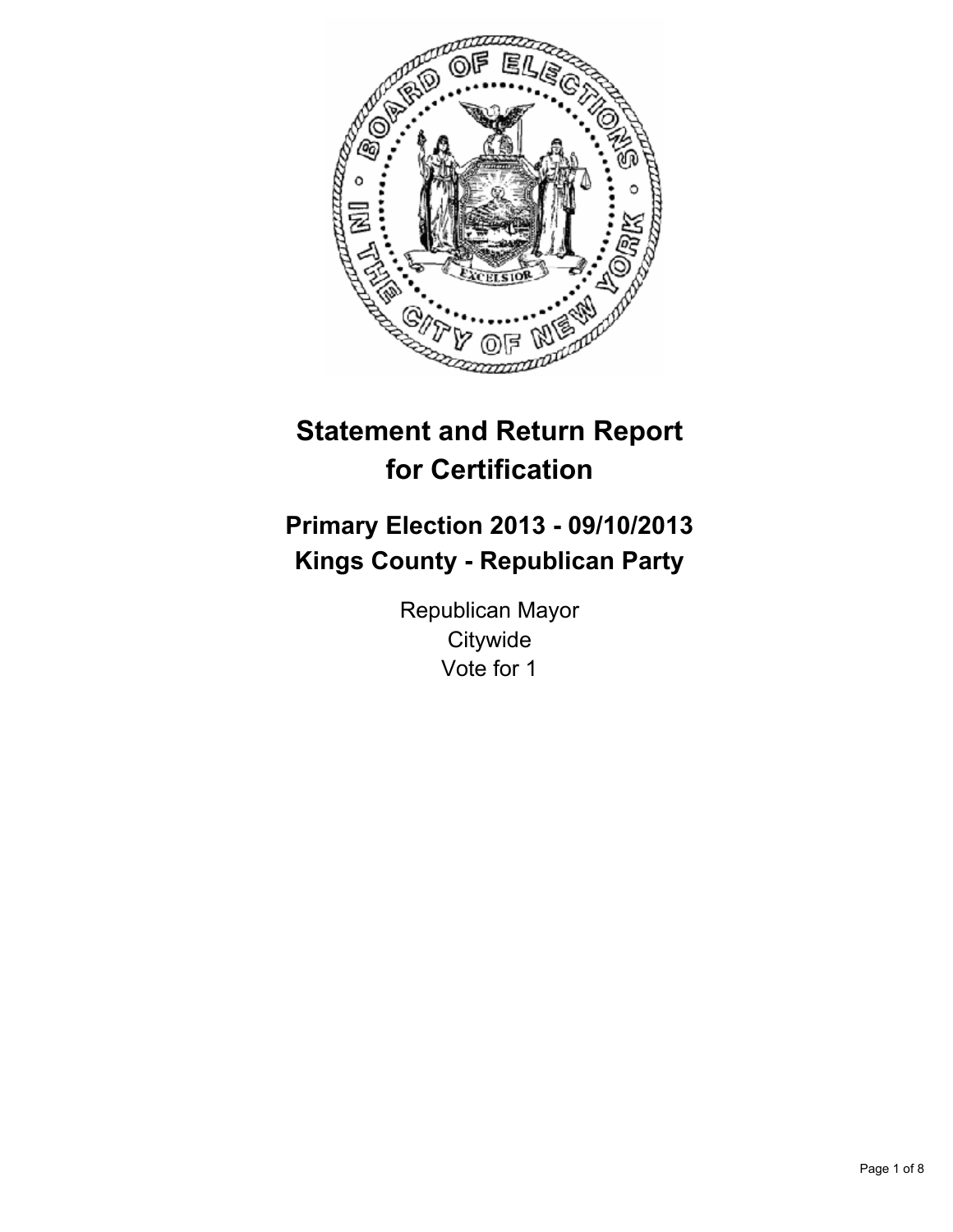

| <b>EMERGENCY</b>                   | 58    |
|------------------------------------|-------|
| ABSENTEE/MILITARY                  | 37    |
| <b>FEDERAL</b>                     | 0     |
| SPECIAL PRESIDENTIAL               | 0     |
| AFFIDAVIT                          | 15    |
| JOHN A. CATSIMATIDIS               | 714   |
| <b>JOE LHOTA</b>                   | 605   |
| <b>GEORGE MCDONALD</b>             | 63    |
| JACK HIDARY (WRITE-IN)             |       |
| UNATTRIBUTABLE WRITE-IN (WRITE-IN) |       |
| <b>Total Votes</b>                 | 1.384 |

#### **Assembly District 42**

| <b>EMERGENCY</b>             | 5   |
|------------------------------|-----|
| ABSENTEE/MILITARY            | 14  |
| <b>FEDERAL</b>               | 0   |
| SPECIAL PRESIDENTIAL         | 0   |
| <b>AFFIDAVIT</b>             | 2   |
| JOHN A. CATSIMATIDIS         | 100 |
| <b>JOE LHOTA</b>             | 186 |
| <b>GEORGE MCDONALD</b>       | 23  |
| CARLOS OPLACIO SR (WRITE-IN) |     |
| <b>Total Votes</b>           | 310 |

| <b>EMERGENCY</b>            | 11  |
|-----------------------------|-----|
| ABSENTEE/MILITARY           | 30  |
| <b>FEDERAL</b>              | 0   |
| <b>SPECIAL PRESIDENTIAL</b> | 0   |
| <b>AFFIDAVIT</b>            | 6   |
| JOHN A. CATSIMATIDIS        | 120 |
| <b>JOE LHOTA</b>            | 80  |
| <b>GEORGE MCDONALD</b>      | 23  |
| CHRISTINE QUINN (WRITE-IN)  |     |
| <b>Total Votes</b>          | 224 |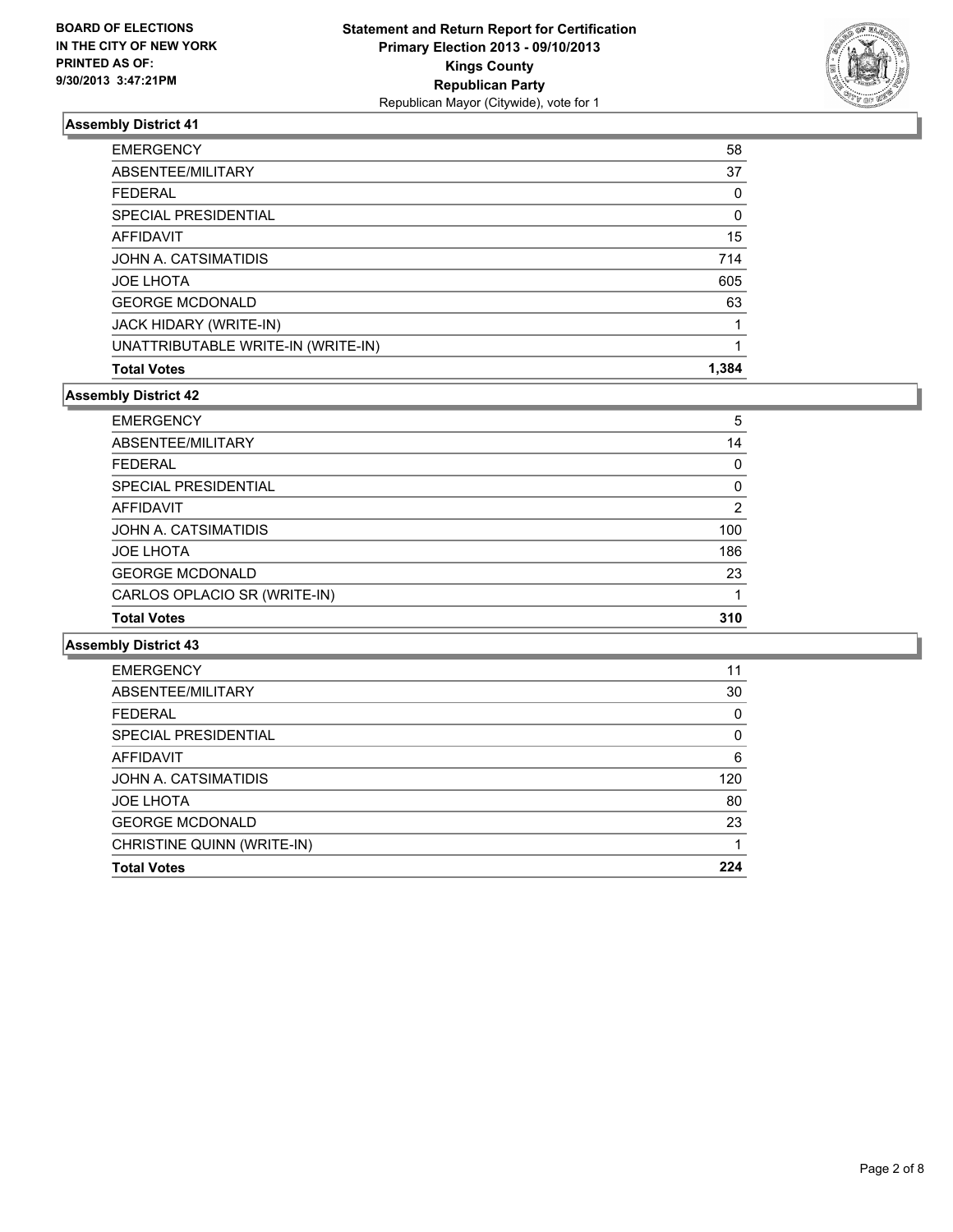

| <b>Total Votes</b>                 | 977                   |
|------------------------------------|-----------------------|
| UNATTRIBUTABLE WRITE-IN (WRITE-IN) | 2                     |
| JOE GENTILI (WRITE-IN)             | $\mathbf{2}^{\prime}$ |
| BILL DE BLASIO (WRITE-IN)          |                       |
| <b>GEORGE MCDONALD</b>             | 66                    |
| <b>JOE LHOTA</b>                   | 510                   |
| JOHN A. CATSIMATIDIS               | 396                   |
| AFFIDAVIT                          | 3                     |
| SPECIAL PRESIDENTIAL               | 0                     |
| <b>FEDERAL</b>                     | 0                     |
| ABSENTEE/MILITARY                  | 37                    |
| <b>EMERGENCY</b>                   | 46                    |

**Assembly District 45**

| <b>EMERGENCY</b>                   | 11    |
|------------------------------------|-------|
| ABSENTEE/MILITARY                  | 46    |
| <b>FEDERAL</b>                     | 0     |
| SPECIAL PRESIDENTIAL               | 0     |
| AFFIDAVIT                          | 16    |
| JOHN A. CATSIMATIDIS               | 963   |
| <b>JOE LHOTA</b>                   | 658   |
| <b>GEORGE MCDONALD</b>             | 85    |
| ERICK J. SALGADO (WRITE-IN)        |       |
| UNATTRIBUTABLE WRITE-IN (WRITE-IN) |       |
| <b>Total Votes</b>                 | 1.708 |

| <b>EMERGENCY</b>                   | 41    |
|------------------------------------|-------|
| ABSENTEE/MILITARY                  | 94    |
| <b>FEDERAL</b>                     | 0     |
| SPECIAL PRESIDENTIAL               | 0     |
| <b>AFFIDAVIT</b>                   | 15    |
| JOHN A. CATSIMATIDIS               | 1,462 |
| <b>JOE LHOTA</b>                   | 1,147 |
| <b>GEORGE MCDONALD</b>             | 111   |
| ANTHONY WEINER (WRITE-IN)          |       |
| UNATTRIBUTABLE WRITE-IN (WRITE-IN) | 2     |
| <b>Total Votes</b>                 | 2.723 |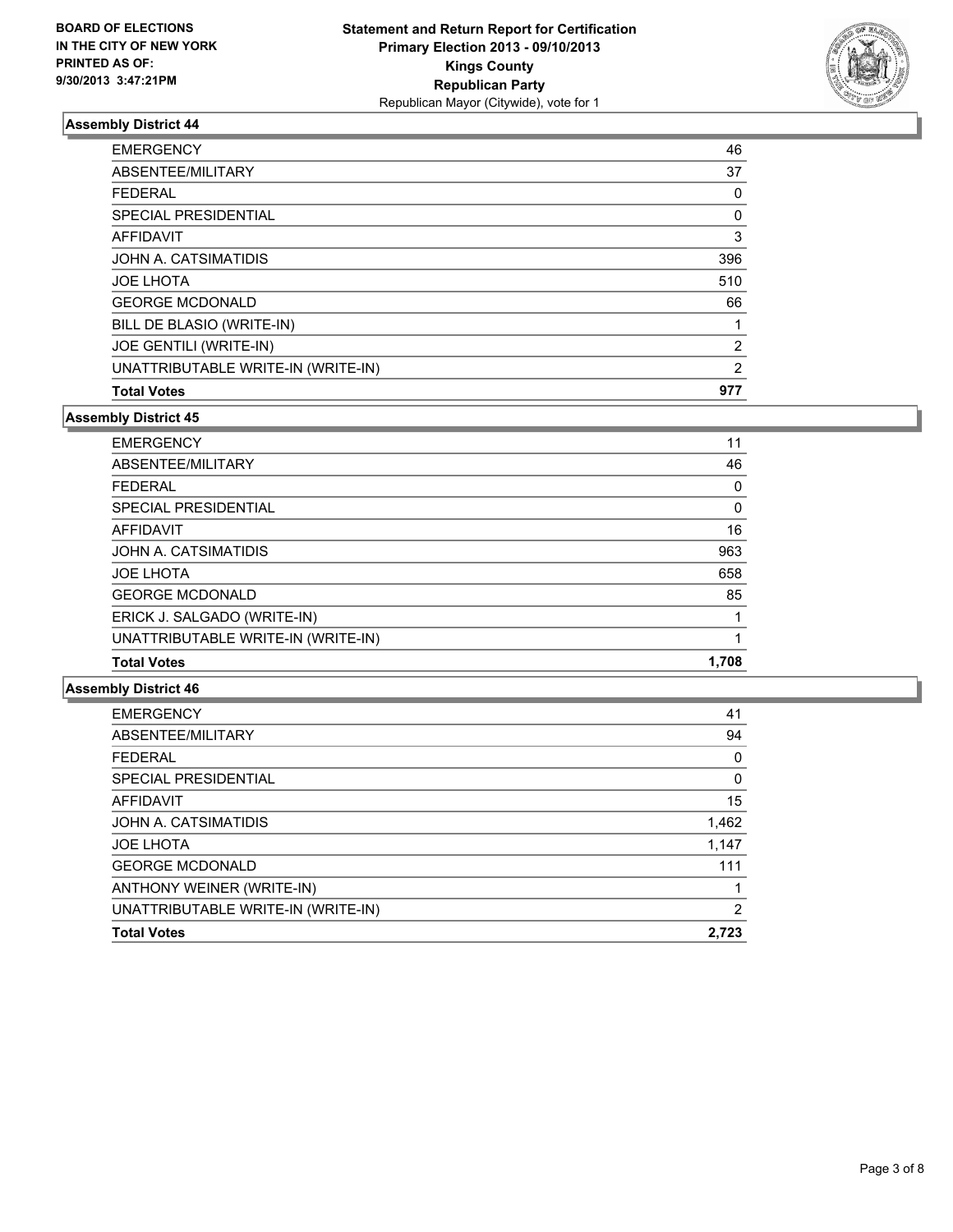

| <b>EMERGENCY</b>       | 59       |
|------------------------|----------|
| ABSENTEE/MILITARY      | 51       |
| <b>FEDERAL</b>         | 0        |
| SPECIAL PRESIDENTIAL   | $\Omega$ |
| <b>AFFIDAVIT</b>       | 13       |
| JOHN A. CATSIMATIDIS   | 527      |
| <b>JOE LHOTA</b>       | 477      |
| <b>GEORGE MCDONALD</b> | 69       |
| <b>Total Votes</b>     | 1.073    |

#### **Assembly District 48**

| <b>EMERGENCY</b>                   | 43       |
|------------------------------------|----------|
| ABSENTEE/MILITARY                  | 21       |
| <b>FEDERAL</b>                     | 0        |
| SPECIAL PRESIDENTIAL               | $\Omega$ |
| AFFIDAVIT                          | 10       |
| JOHN A. CATSIMATIDIS               | 512      |
| <b>JOE LHOTA</b>                   | 663      |
| <b>GEORGE MCDONALD</b>             | 93       |
| UNATTRIBUTABLE WRITE-IN (WRITE-IN) | 8        |
| <b>Total Votes</b>                 | 1.276    |

#### **Assembly District 49**

| <b>EMERGENCY</b>                   | 30  |
|------------------------------------|-----|
| ABSENTEE/MILITARY                  | 47  |
| <b>FEDERAL</b>                     | 0   |
| <b>SPECIAL PRESIDENTIAL</b>        | 0   |
| AFFIDAVIT                          | 16  |
| JOHN A. CATSIMATIDIS               | 356 |
| <b>JOE LHOTA</b>                   | 409 |
| <b>GEORGE MCDONALD</b>             | 55  |
| UNATTRIBUTABLE WRITE-IN (WRITE-IN) |     |
| <b>Total Votes</b>                 | 821 |

| <b>EMERGENCY</b>                   | 12  |
|------------------------------------|-----|
| ABSENTEE/MILITARY                  | 11  |
| <b>FEDERAL</b>                     | 0   |
| <b>SPECIAL PRESIDENTIAL</b>        | 0   |
| <b>AFFIDAVIT</b>                   | 4   |
| JOHN A. CATSIMATIDIS               | 133 |
| <b>JOE LHOTA</b>                   | 178 |
| <b>GEORGE MCDONALD</b>             | 23  |
| UNATTRIBUTABLE WRITE-IN (WRITE-IN) |     |
| <b>Total Votes</b>                 | 335 |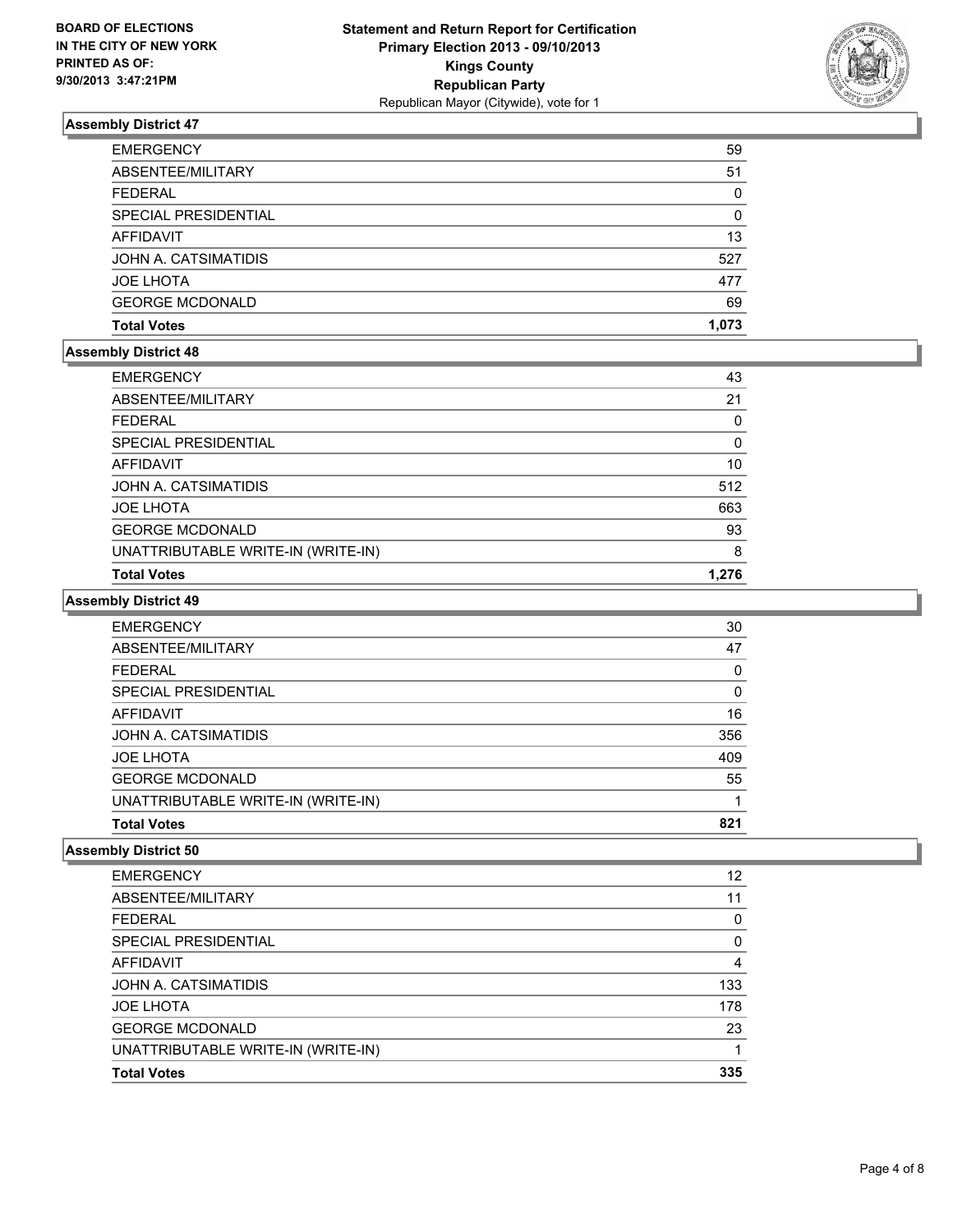

| <b>EMERGENCY</b>          | 7        |
|---------------------------|----------|
| ABSENTEE/MILITARY         | 36       |
| <b>FEDERAL</b>            | $\Omega$ |
| SPECIAL PRESIDENTIAL      | 0        |
| AFFIDAVIT                 | 0        |
| JOHN A. CATSIMATIDIS      | 187      |
| <b>JOE LHOTA</b>          | 255      |
| <b>GEORGE MCDONALD</b>    | 54       |
| JOHN RHEA (WRITE-IN)      |          |
| JOSEPH GENTILE (WRITE-IN) |          |
| <b>Total Votes</b>        | 498      |

#### **Assembly District 52**

| <b>EMERGENCY</b>                   | 69       |
|------------------------------------|----------|
| ABSENTEE/MILITARY                  | 42       |
| <b>FEDERAL</b>                     | 0        |
| <b>SPECIAL PRESIDENTIAL</b>        | $\Omega$ |
| <b>AFFIDAVIT</b>                   | 12       |
| JOHN A. CATSIMATIDIS               | 144      |
| <b>JOE LHOTA</b>                   | 516      |
| <b>GEORGE MCDONALD</b>             | 42       |
| BILL THOMPSON (WRITE-IN)           |          |
| <b>JOHN BURNETT (WRITE-IN)</b>     |          |
| UNATTRIBUTABLE WRITE-IN (WRITE-IN) | 2        |
| <b>Total Votes</b>                 | 706      |

| 4   |
|-----|
| 12  |
| 0   |
| 0   |
| 0   |
| 49  |
| 91  |
| 27  |
|     |
|     |
| 169 |
|     |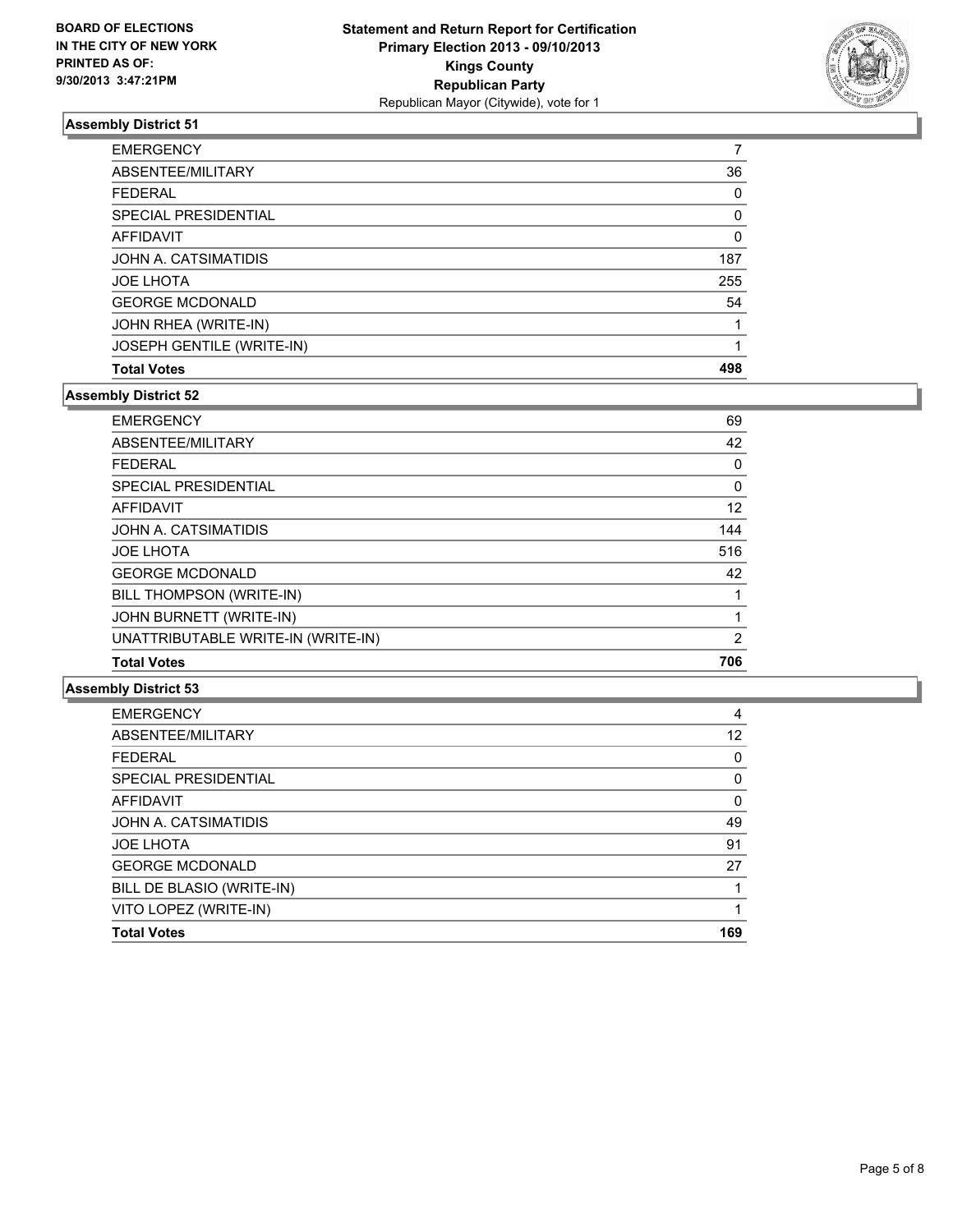

| <b>EMERGENCY</b>         |          |
|--------------------------|----------|
| ABSENTEE/MILITARY        | 10       |
| <b>FEDERAL</b>           | $\Omega$ |
| SPECIAL PRESIDENTIAL     | 0        |
| AFFIDAVIT                | 4        |
| JOHN A. CATSIMATIDIS     | 51       |
| <b>JOE LHOTA</b>         | 66       |
| <b>GEORGE MCDONALD</b>   | 11       |
| M JOHN C. LIU (WRITE-IN) |          |
| <b>Total Votes</b>       | 129      |

#### **Assembly District 55**

| <b>EMERGENCY</b>       | 4   |
|------------------------|-----|
| ABSENTEE/MILITARY      | 15  |
| <b>FEDERAL</b>         | 0   |
| SPECIAL PRESIDENTIAL   | 0   |
| AFFIDAVIT              | 0   |
| JOHN A. CATSIMATIDIS   | 43  |
| <b>JOE LHOTA</b>       | 51  |
| <b>GEORGE MCDONALD</b> | 26  |
| <b>Total Votes</b>     | 120 |

#### **Assembly District 56**

| <b>EMERGENCY</b>               | 6   |
|--------------------------------|-----|
| ABSENTEE/MILITARY              | 11  |
| <b>FEDERAL</b>                 | 0   |
| SPECIAL PRESIDENTIAL           | 0   |
| <b>AFFIDAVIT</b>               | 3   |
| JOHN A. CATSIMATIDIS           | 39  |
| <b>JOE LHOTA</b>               | 33  |
| <b>GEORGE MCDONALD</b>         | 28  |
| BILL DE BLASIO (WRITE-IN)      |     |
| BILL THOMPSON (WRITE-IN)       |     |
| <b>VERNELL NOEL (WRITE-IN)</b> |     |
| <b>Total Votes</b>             | 103 |

| <b>EMERGENCY</b>                   | 9        |
|------------------------------------|----------|
| ABSENTEE/MILITARY                  | 21       |
| <b>FEDERAL</b>                     | 0        |
| SPECIAL PRESIDENTIAL               | $\Omega$ |
| <b>AFFIDAVIT</b>                   | 2        |
| JOHN A. CATSIMATIDIS               | 61       |
| <b>JOE LHOTA</b>                   | 84       |
| <b>GEORGE MCDONALD</b>             | 22       |
| UNATTRIBUTABLE WRITE-IN (WRITE-IN) |          |
| <b>Total Votes</b>                 | 168      |
|                                    |          |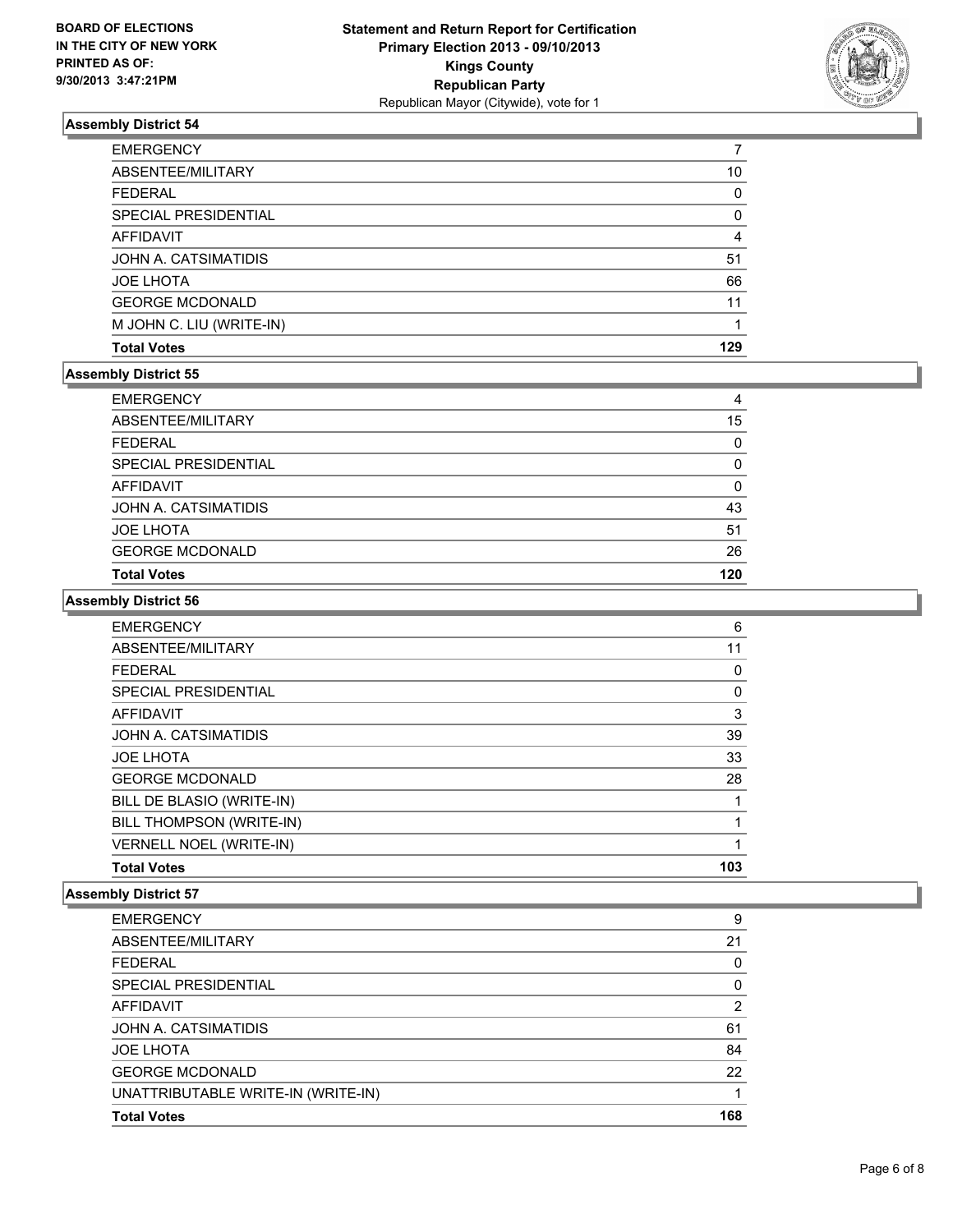

| <b>EMERGENCY</b>       | 4   |
|------------------------|-----|
| ABSENTEE/MILITARY      | 18  |
| <b>FEDERAL</b>         | 0   |
| SPECIAL PRESIDENTIAL   | 0   |
| AFFIDAVIT              | 3   |
| JOHN A. CATSIMATIDIS   | 34  |
| <b>JOE LHOTA</b>       | 63  |
| <b>GEORGE MCDONALD</b> | 16  |
| <b>Total Votes</b>     | 113 |

#### **Assembly District 59**

| <b>EMERGENCY</b>             | 92       |
|------------------------------|----------|
| ABSENTEE/MILITARY            | 32       |
| <b>FEDERAL</b>               | $\Omega$ |
| SPECIAL PRESIDENTIAL         | $\Omega$ |
| AFFIDAVIT                    | 13       |
| JOHN A. CATSIMATIDIS         | 429      |
| <b>JOE LHOTA</b>             | 502      |
| <b>GEORGE MCDONALD</b>       | 47       |
| CHRISTINE QUINN (WRITE-IN)   |          |
| PATRICK S KENNIFF (WRITE-IN) |          |
| <b>Total Votes</b>           | 980      |

#### **Assembly District 60**

| <b>EMERGENCY</b>                   |     |
|------------------------------------|-----|
| ABSENTEE/MILITARY                  |     |
| <b>FEDERAL</b>                     | 0   |
| SPECIAL PRESIDENTIAL               | 0   |
| AFFIDAVIT                          |     |
| JOHN A. CATSIMATIDIS               | 106 |
| <b>JOE LHOTA</b>                   | 63  |
| <b>GEORGE MCDONALD</b>             | 31  |
| UNATTRIBUTABLE WRITE-IN (WRITE-IN) |     |
| <b>Total Votes</b>                 | 201 |

| MARK NACINARCH (PRO-LIFE) (WRITE-IN)<br><b>Total Votes</b> | 682 |
|------------------------------------------------------------|-----|
| JOHN C. LIU (WRITE-IN)                                     |     |
| <b>GEORGE MCDONALD</b>                                     | 25  |
|                                                            |     |
| <b>JOE LHOTA</b>                                           | 358 |
| JOHN A. CATSIMATIDIS                                       | 297 |
| AFFIDAVIT                                                  | 2   |
| SPECIAL PRESIDENTIAL                                       | 0   |
| <b>FEDERAL</b>                                             | 0   |
| ABSENTEE/MILITARY                                          | 29  |
| <b>EMERGENCY</b>                                           | 15  |